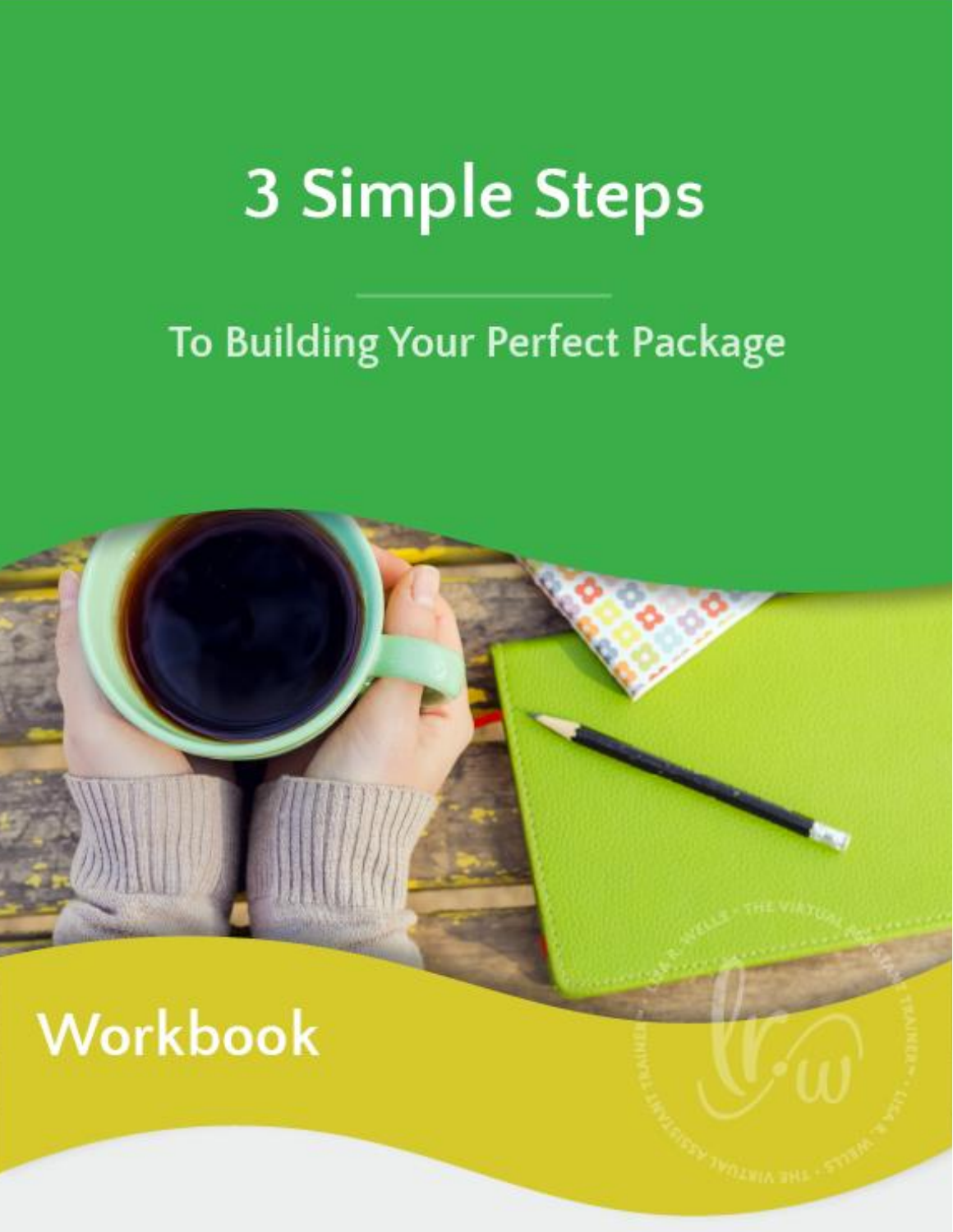#### **What Roadblocks, Fears, or Problems Have You Encountered When it Came to a New Pricing Strategy?**

#### *Remember*

Packages do not work if you continue to sell your instead of selling your .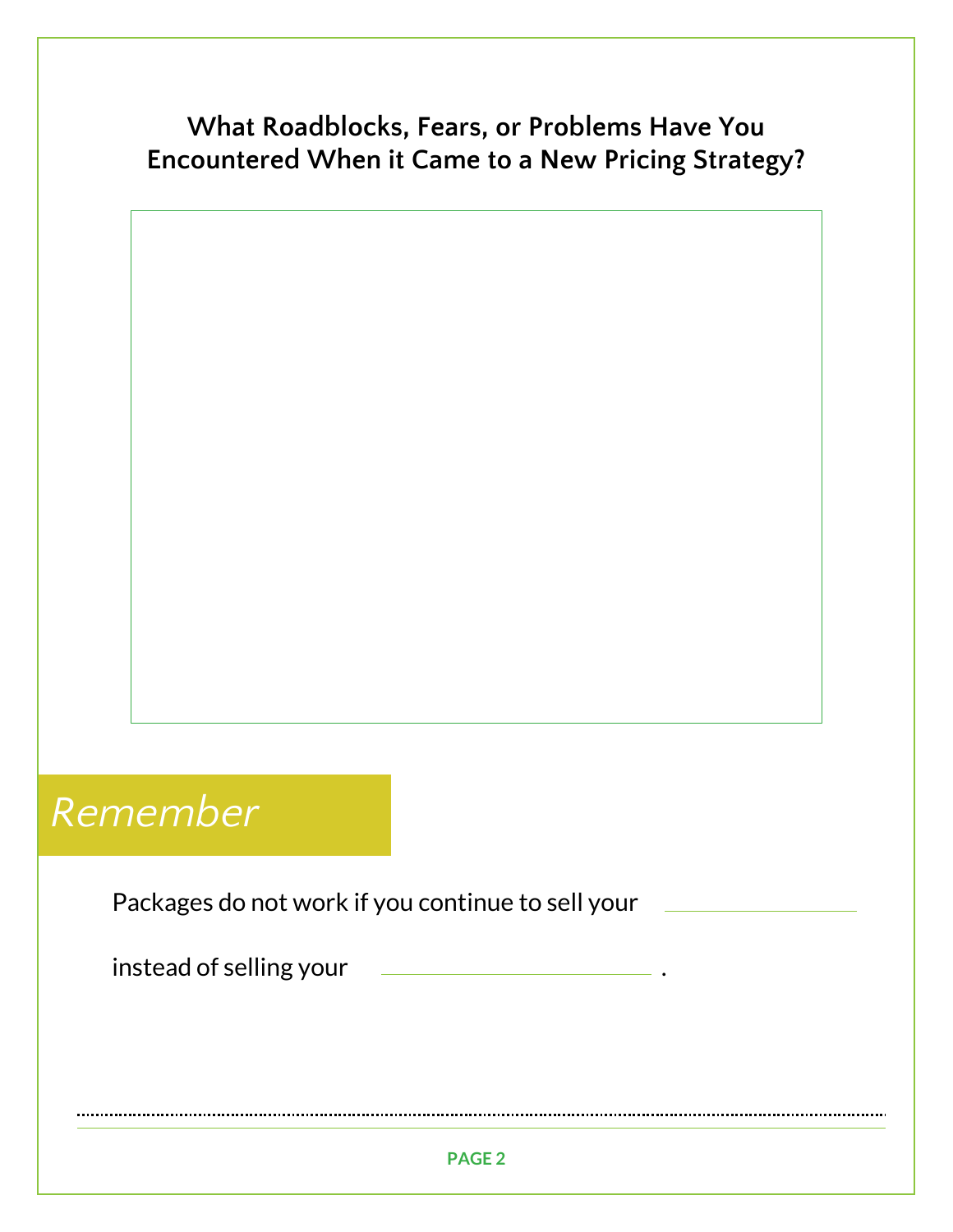#### **STEP 1 – Knowing and Communicating Your Value**

| 1. Value your: |  |
|----------------|--|
| 2. Value your: |  |
| 3. Value your: |  |
| 4. Value your: |  |
| 5. Value your: |  |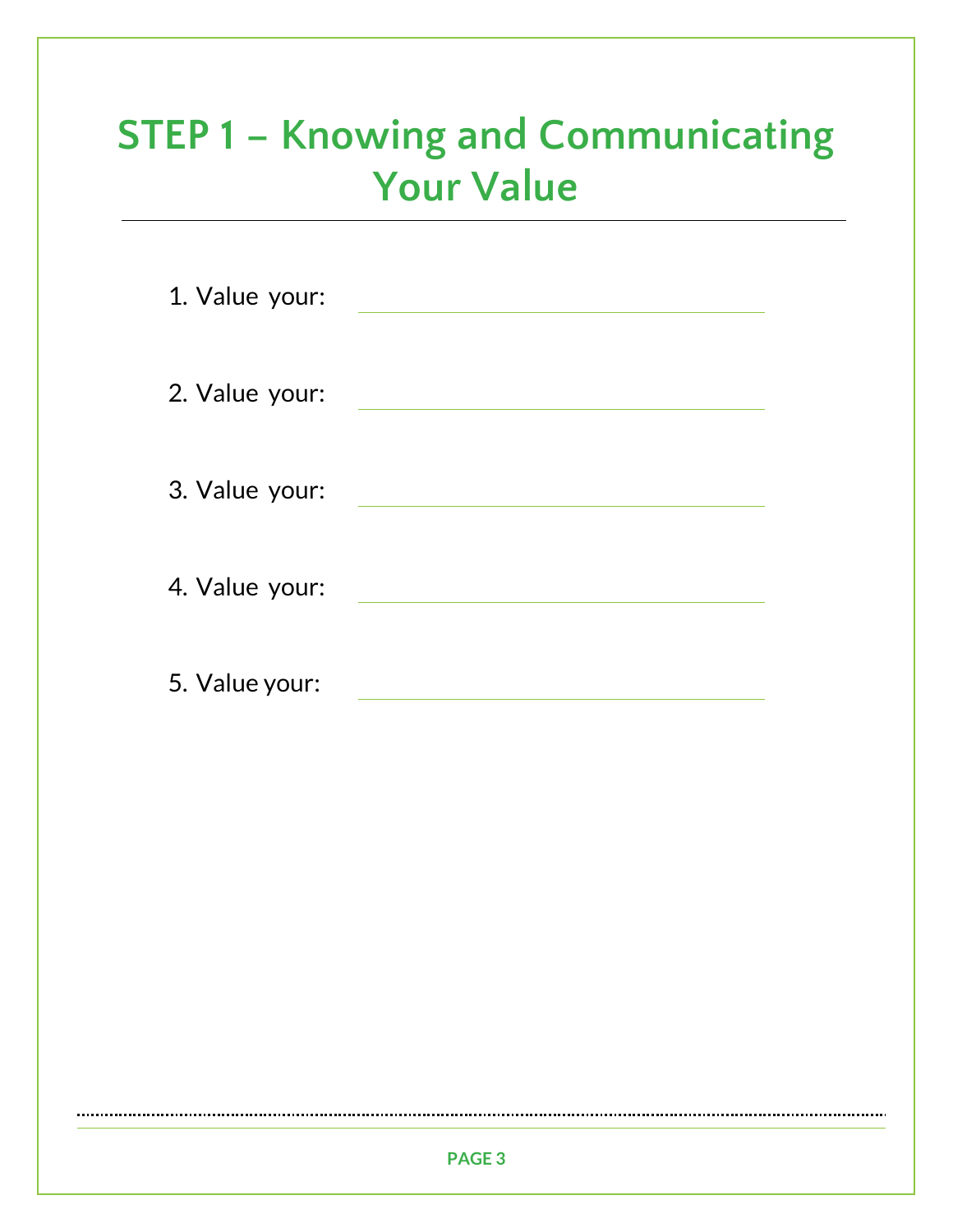Insights and Action Items:

.............................

..............................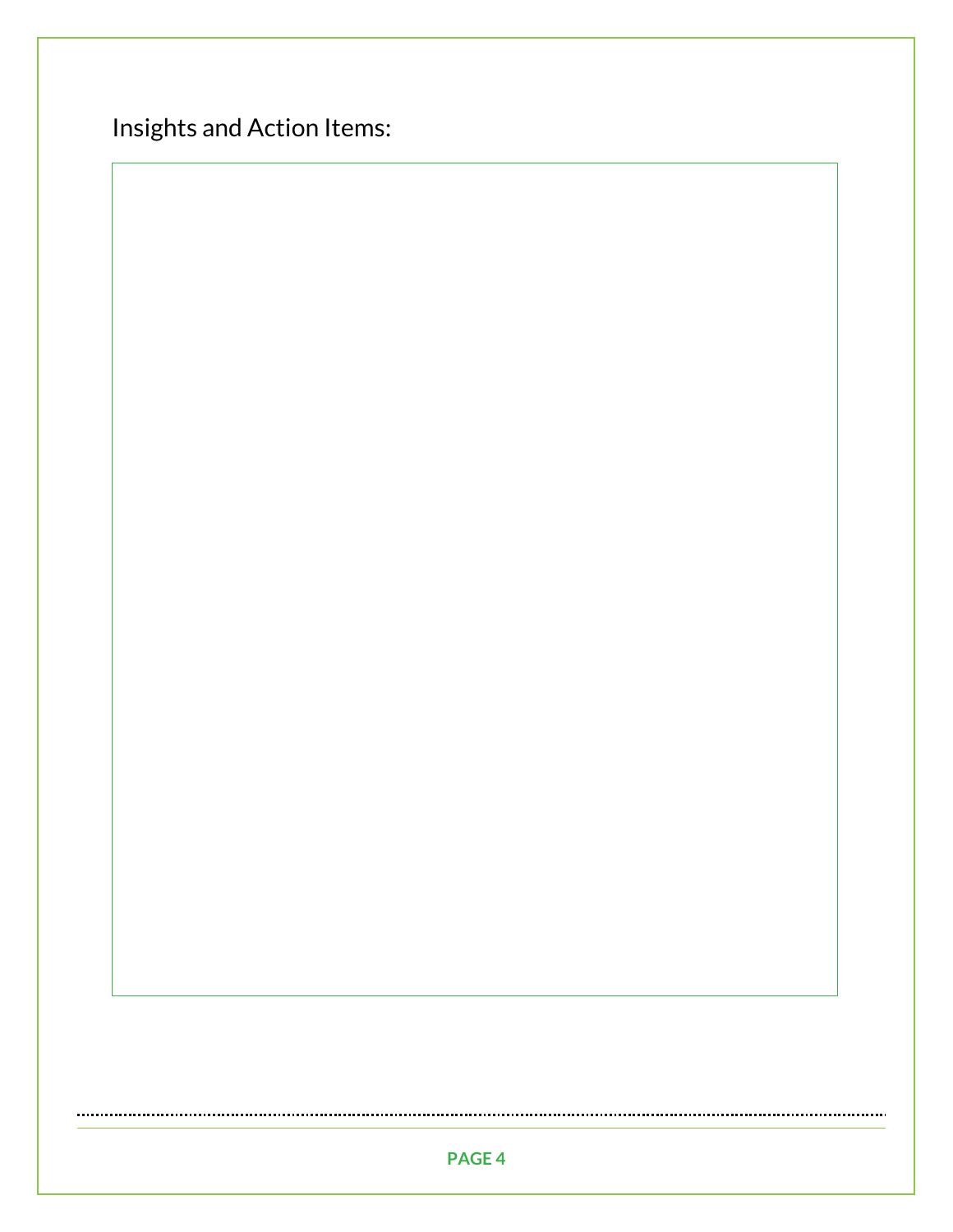#### **STEP 2 – Creating Your Packages**

#### *Package Prep*

- 1. List the services that you currently offer.
- 2. Note if the items you listed is good for a "service" or a "support" package (remember, service packages have numbers or parameters while support packages are based on levels of support or profiles).

#### *Benefits*



 $\triangleright$  Big Benefit #2: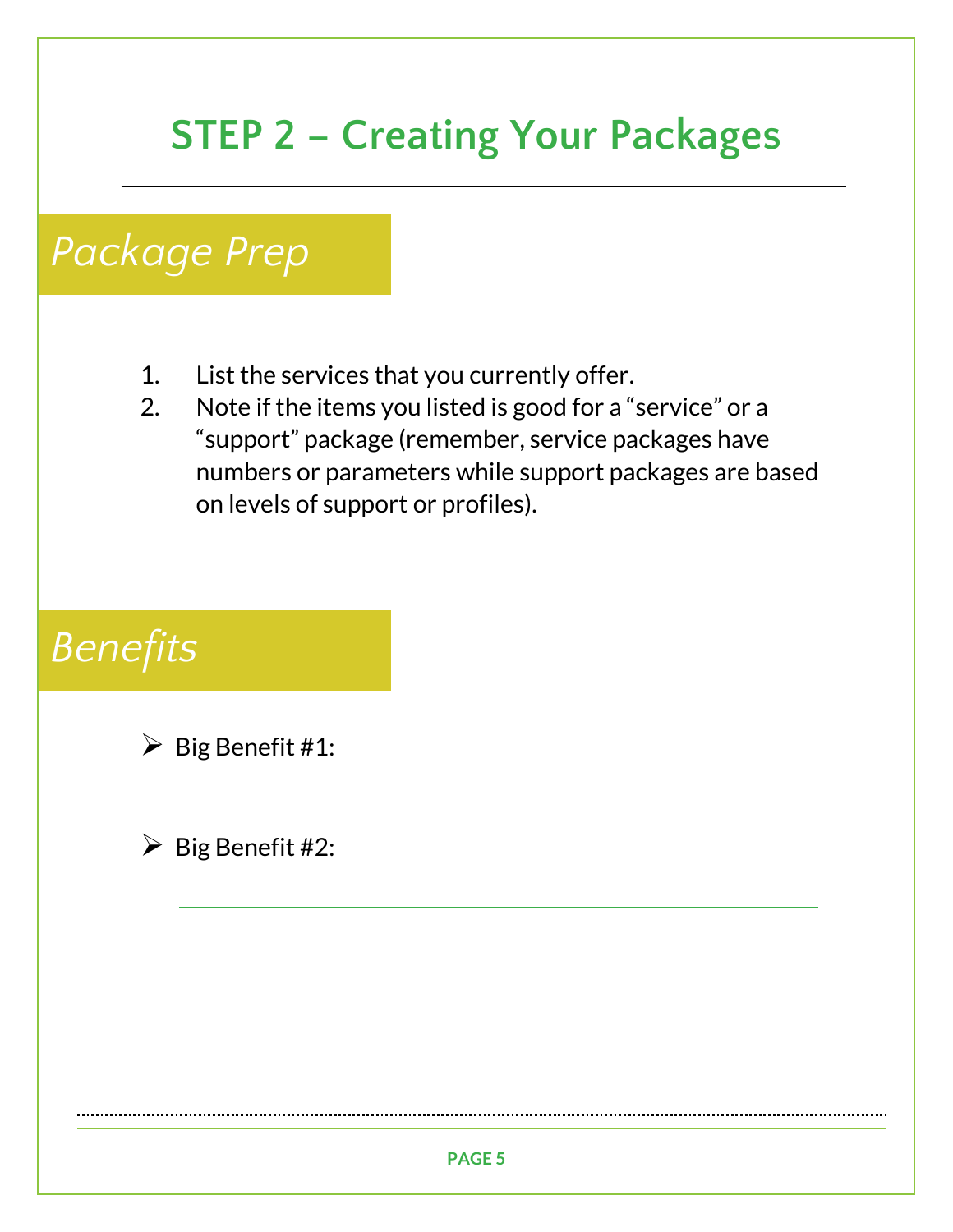| Insights, Action Items, and/or Service Listing: |  |  |  |
|-------------------------------------------------|--|--|--|
|                                                 |  |  |  |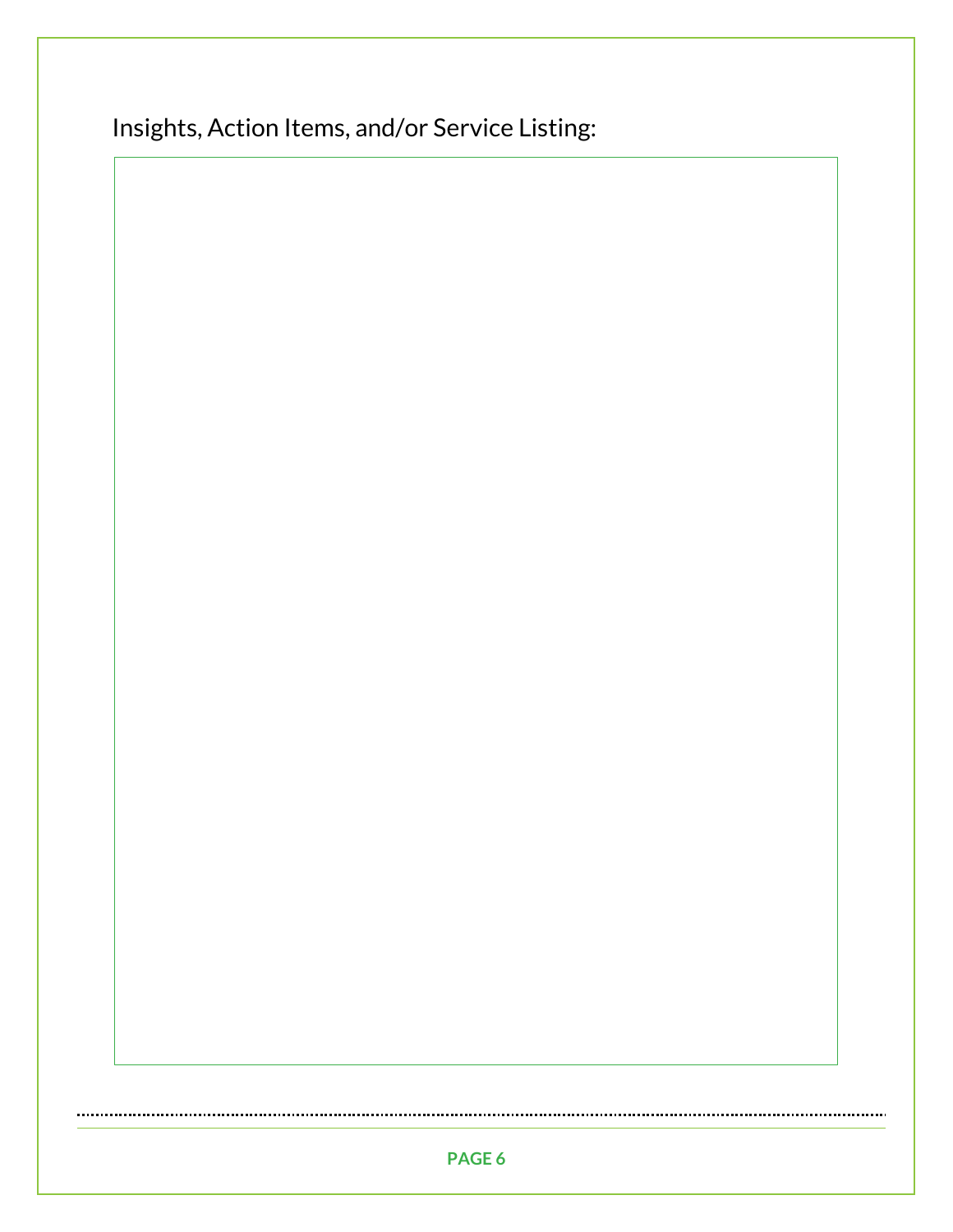### **STEP 3 – Pricing Your Packages**

#### *2 Things*

 $\ddotsc$ 

There are only two things you need to know in order to create packages:



#### *Lifestyle Formula*

| 1.                                                                        | Choose a choose a choose a control of what you'd like to    |  |  |
|---------------------------------------------------------------------------|-------------------------------------------------------------|--|--|
|                                                                           | make each month.                                            |  |  |
|                                                                           | 2. Choose realistic number of _______________.              |  |  |
| 3.                                                                        | Divide the _______________________________ by the number of |  |  |
|                                                                           | and you have your base rate.                                |  |  |
| You can go further and multiply _________________________ by number<br>4. |                                                             |  |  |
|                                                                           | of <u>said</u> to create a package price.                   |  |  |
| 5.                                                                        | Example:                                                    |  |  |
|                                                                           | Number / Billable Hours                                     |  |  |
|                                                                           | $\frac{1}{2}$ / = \$                                        |  |  |
|                                                                           | $\oint$ (hr) x (clients) = $\oint$ package price            |  |  |
|                                                                           |                                                             |  |  |
|                                                                           | <b>PAGE 7</b>                                               |  |  |